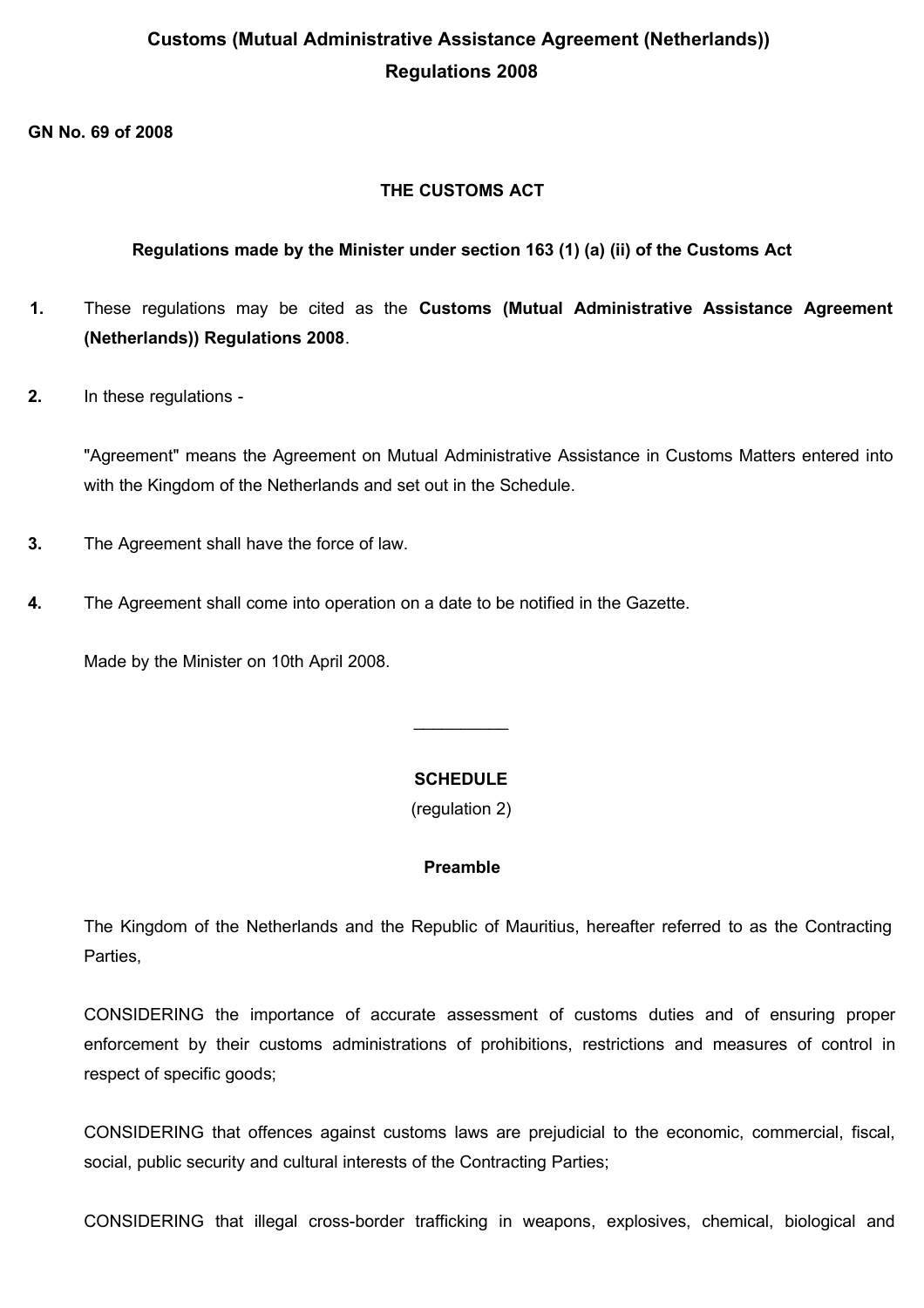nuclear substances as well as in narcotic drugs, psychotropic substances and precursors constitutes a danger to society;

RECOGNIZING the need for international co-operation in matters related to the application and enforcement of their customs laws;

CONVINCED that action against customs offences can be made more effectively by close co-operation between their customs administrations based on mutually agreed legal provisions;

HAVING REGARD TO the Recommendation on Mutual Administrative Assistance, the Declaration on the Improvement of Customs Co-operation and Mutual Administrative Assistance (the Cyprus Declaration) and the Resolution on Security and Facilitation of the International Trade Supply Chain, adopted in December 1953, July 2000 and June 2002, respectively, by the Customs Co-operation Council, now known as the World Customs Organization;

HAVING REGARD TO international conventions containing prohibitions, restrictions and special measures of control in respect of specific goods;

HAVING REGARD ALSO TO the United Nations Universal Declaration of Human Rights of 1948;

Have agreed as follows:

#### **CHAPTER 1·**

#### **Definitions**

#### **Article 1**

For the purposes of this Agreement:

- (a) "customs administration" shall mean:
	- (i) for the Kingdom of the Netherlands: the central administration responsible for the implementation of customs laws;
	- (ii) for the Republic of Mauritius: the Customs Department, Mauritius Revenue Authority;
- (b) "customs claim" shall mean any amount of customs duties and of increases, surcharges, overdue payments, interests and costs pertaining to the said duties that cannot be collected in one of the Contracting Parties;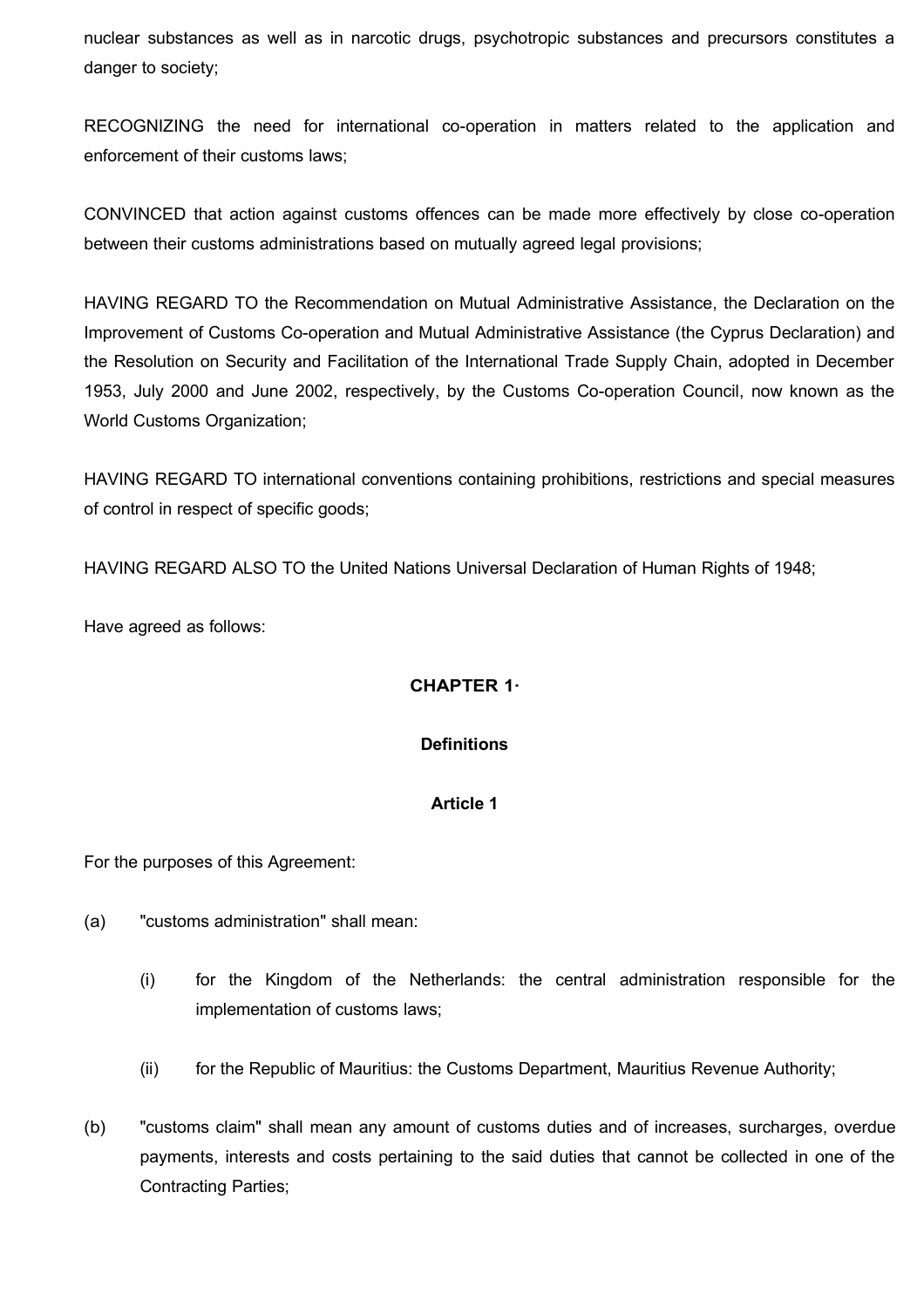- (c) "customs duties" shall mean all duties, taxes, fees or any other charges which are levied, as well as any reimbursement of refunds or export subsidies, which is demanded in the territories of the Contracting Parties in application of customs laws, but not including fees or other charges for services rendered;
- (d) "customs laws" shall mean any legal and administrative provisions applicable or enforceable by either customs administration in connection with the importation, exportation, transhipment, transit, storage and movement of goods, including legal and administrative provisions relating to measures of prohibition, restriction and control in respect of specific goods, and in connection with combating money laundering and terrorist-financing;
- (e) "customs offence" shall mean any violation or attempted violation of customs laws;
- (f) "information" shall mean any data, whether or not processed or analysed, and documents, reports, and other communications in any format, including electronic, or certified or authenticated copies thereof;
- (g) "international trade supply chain" shall mean all processes involved in the cross-border movement of goods from the place of origin to the place of final destination;
- (h) "official" shall mean any customs officer or other government agent designated by either customs administration;
- (i) "person" shall mean any natural or legal person;
- (j) "personal data" shall mean any data concerning an identified or identifiable natural person;
- (k) "requested administration" shall mean the customs administration from which assistance is requested;
- (l) "requesting administration" shall mean the customs administration which requests assistance;
- (m) "requested Contracting Party" shall mean the Contracting Party whose customs administration is requested to provide assistance;
- (n) "requesting Contracting Party" shall mean the Contracting Party whose customs administration requests assistance.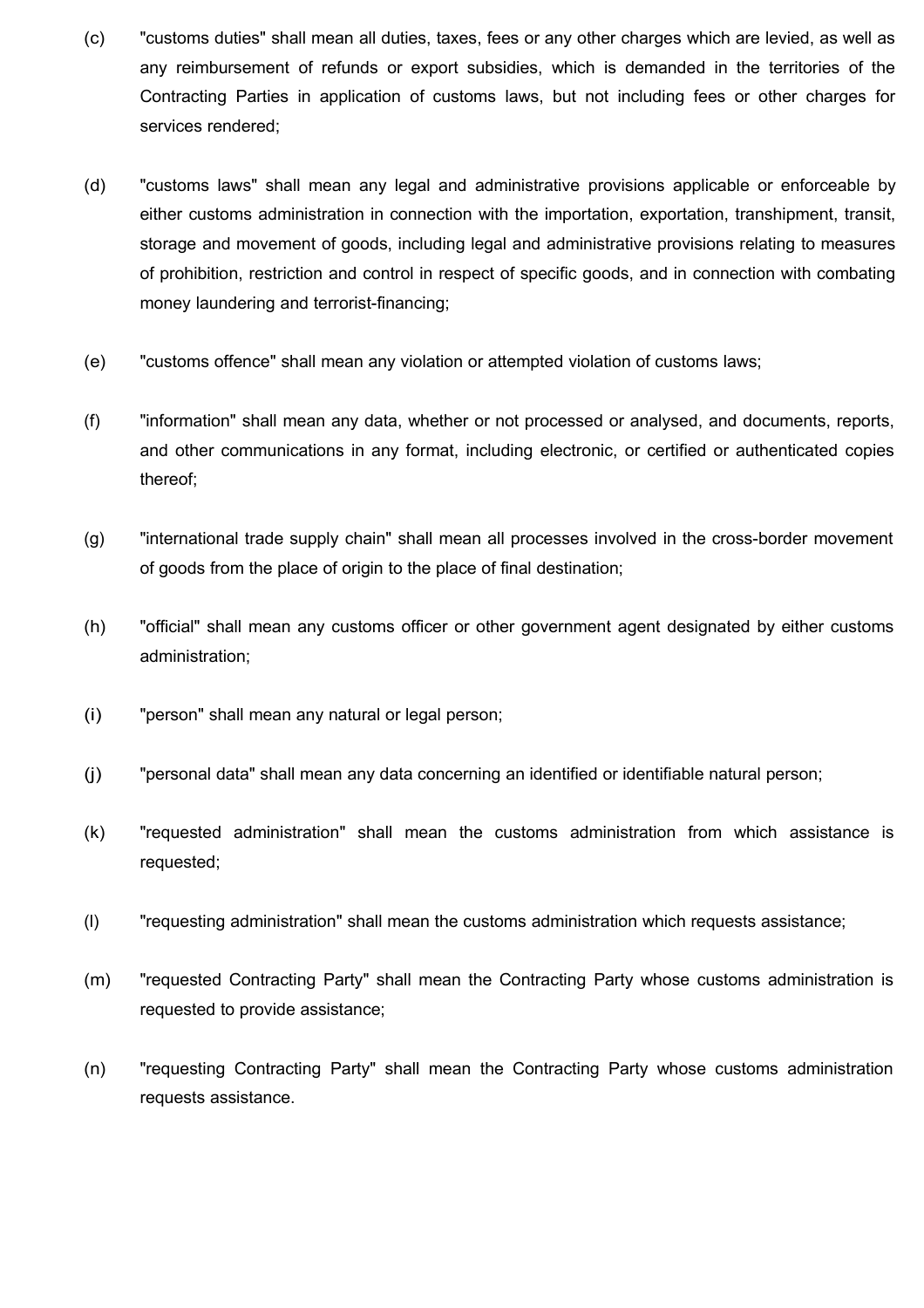## **CHAPTER II**

#### **Scope of the Agreement**

### **Article 2**

- 1. The Contracting Parties shall, through their customs administrations, provide each other with administrative assistance under the terms set out in this Agreement, for the proper application of customs laws, for the prevention, investigation and combating of customs offences, and for ensuring the security of the international trade supply chain.
- 2. All assistance under this Agreement by either Contracting Party shall be provided in accordance with its legal and administrative provisions and within the limits of its customs administration's competence and available resources.
- 3. This Agreement is without prejudice to the obligations, present or future, arising under any existing or future free trade area, customs union, common market, economic or monetary union or other similar regional economic integration agreement, to which one of the Contracting Parties is, or may become, a party.
- 4. This Agreement covers mutual administrative assistance between the Contracting Parties and is not intended to have an impact on mutual legal assistance agreements between them. If mutual assistance is to be provided by other authorities of the requested Contracting Party, the requested administration shall indicate those authorities and where known the relevant agreement or arrangement applicable.
- 5. The provisions of this Agreement shall not give rise to a right on the part of any person to impede the execution of a request for assistance.

## **CHAPTER III**

#### **Information**

#### **Article 3**

## **Information for the Application and Enforcement of Customs Laws**

1. The customs administrations shall provide each other, either on request or on their own initiative, with information which helps to ensure the proper application of customs laws, the prevention, investigation and combating of customs offences and the security of the international trade supply chain. Such information may relate to: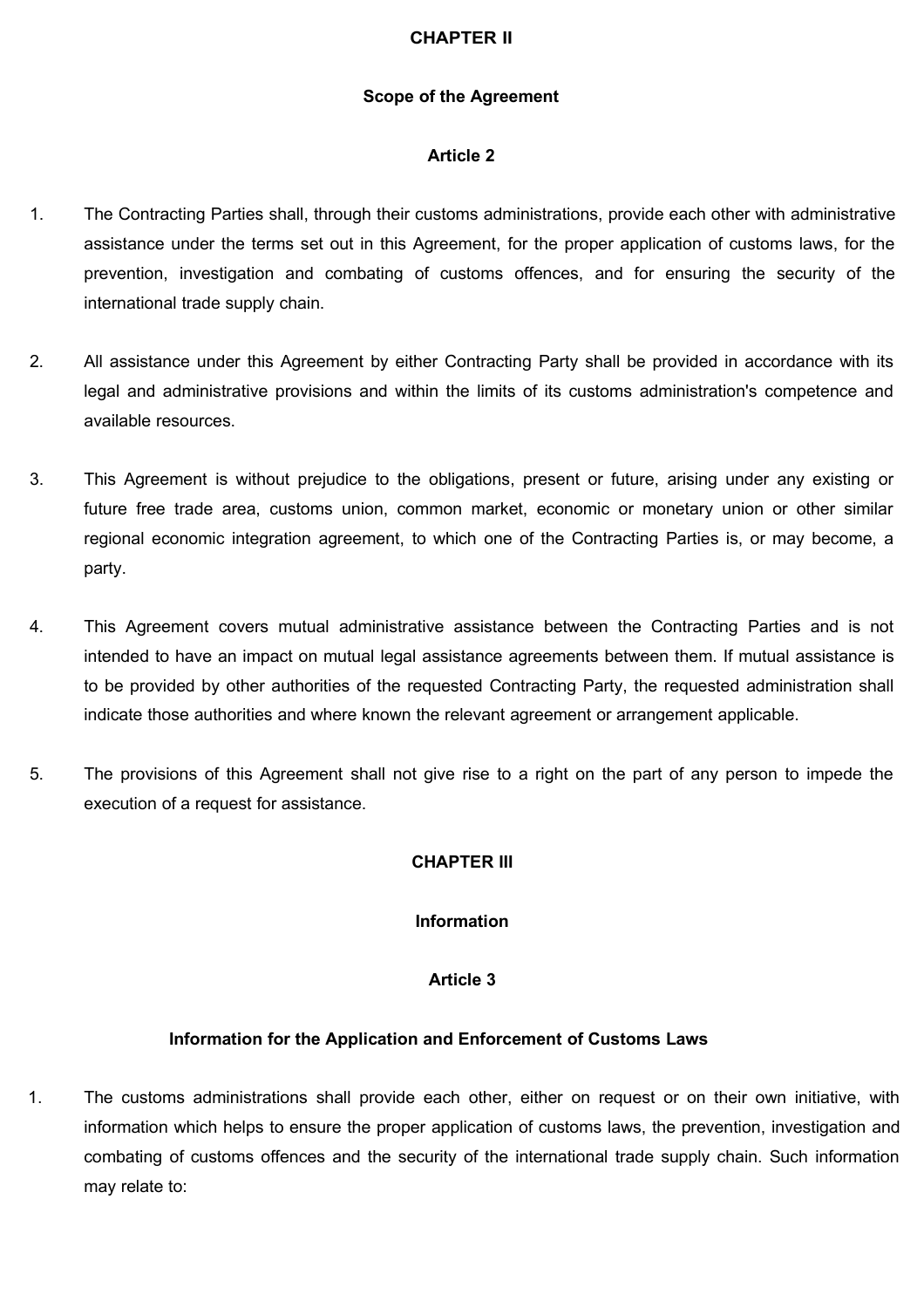- (a) new law enforcement techniques which have proved their effectiveness;
- (b) new trends, means or methods of committing customs offences;
- (c) goods known to be the subject of customs offences, as well as transport and storage methods used in respect of those goods;
- (d) persons known to have committed a customs offence or suspected of being about to commit a customs offence;
- (e) any other data that can assist customs administrations with risk assessment for control and facilitation purposes.
- 2. On request, the requested administration shall provide the requesting administration with information relative to instances where the latter has reason to doubt the information supplied to it by the person concerned in a manner related to the application of customs law.

## **Article 4**

#### **Information Relating to Customs Offences**

- 1. Either customs administration shall, on request or on its own initiative, provide the customs administration of the other Contracting Party with information on activities, planned, ongoing, or completed, which appear to constitute a customs offence in the territory of the other Contracting Party.
- 2. In cases that could involve substantial damage to the economy, public health, public security, including the security of the international trade supply chain, or any other vital interest of either Contracting Party, the customs administration of the other Contracting Party shall, whenever possible, supply such information on its own initiative without delay.

#### **Article 5**

#### **Information relating to the lawfulness of the importation or exportation of goods**

On request, the requested administration shall provide the requesting administration with information on:

- (a) whether goods exported from the territory of the requesting Contracting Party have been lawfully imported into the territory of the requested Contracting Party, and the customs procedure, if any, under which the goods have been placed;
- (b) whether goods imported into the territory of the requesting Contracting Party have been lawfully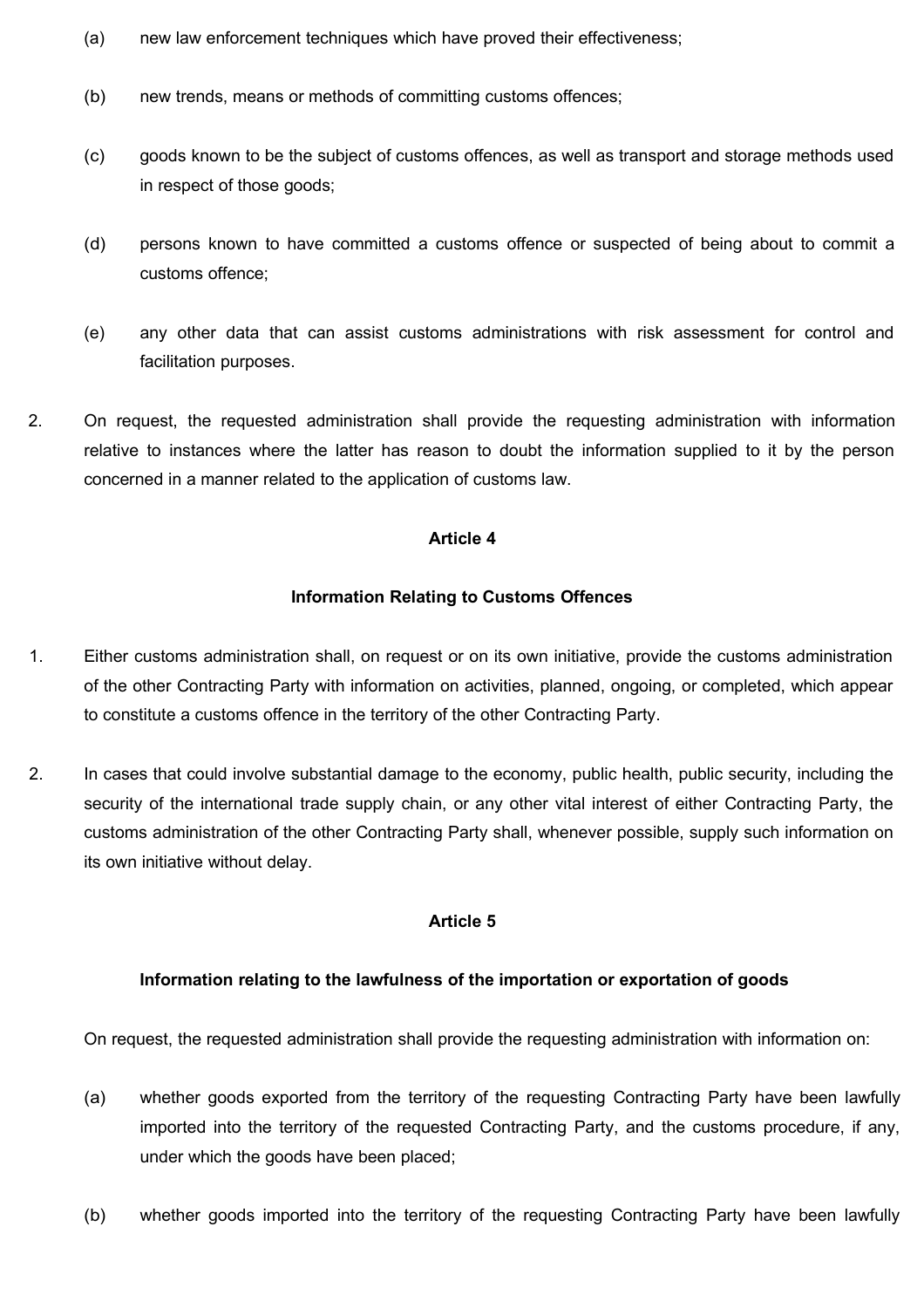exported from the territory of the requested Contracting Party.

### **Article 6**

## **Automatic Transmission of Information**

The customs administrations may, by mutual arrangement in accordance with Article 21 transmit to one another any information covered by this Agreement on an automatic basis.

### **Article 7**

## **Advance Transmission of Information**

The customs administrations may, by mutual arrangement in accordance with Article 21 transmit specific information to one another in advance of the arrival of consignments in the territory of the other Contracting Party.

## **CHAPTER IV**

## **Special Types of Assistance**

## **Article 8**

#### **Technical Assistance**

The customs administrations may provide each other technical assistance in customs matters including:

- (a) exchange of customs officers when mutually beneficial for the purpose of advancing the understanding of each other's techniques;
- (b) training and assistance in developing specialised skills of customs officers;
- (c) exchange of information and experience relating to the usage of interdiction and detection equipment;
- (d) exchange of experts knowledgeable about customs matters;
- (e) exchange of professional, scientific and technical data relating to customs law and procedures.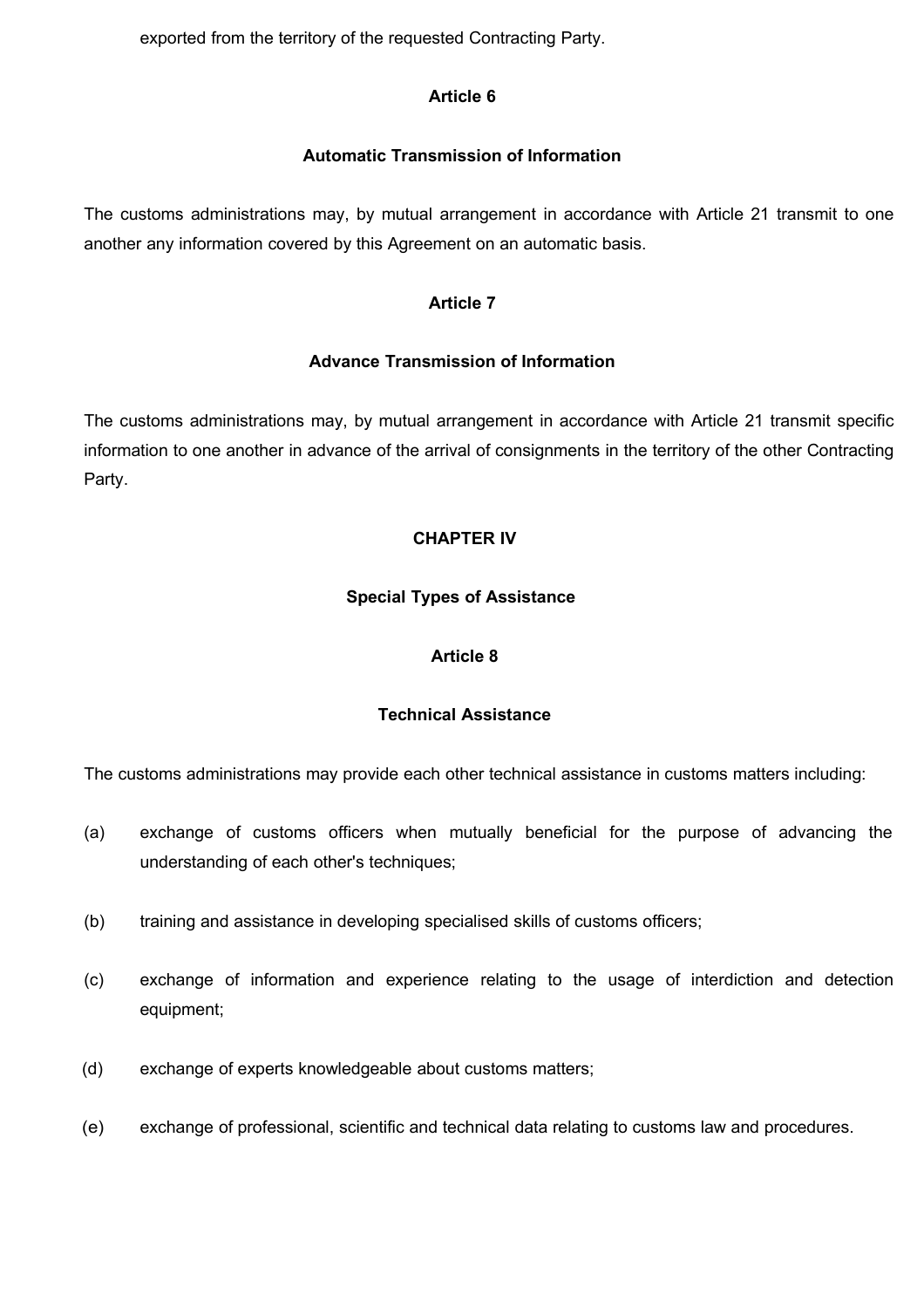#### **Article 9**

### **Recovery of Customs Claims**

- 1. On request, the customs administrations shall afford each other assistance in the recovery of customs claims in accordance with their respective national legal and administrative provisions for the recovery of their own customs duties.
- 2. Assistance in recovering customs claims shall be arranged in accordance with Article 21.

## **Article 10**

#### **Surveillance and Information**

- 1. On request, the requested administration shall maintain surveillance over and provide information on:
	- (a) goods, either in transport or in storage, known to have been used or suspected of being used to commit a customs offence in the territory of the requesting Contracting Party;
	- (b) means of transport known to have been used or suspected of being used to commit a customs offence in the territory of the requesting Contracting Party;
	- (c) premises in the territory of the requested Contracting Party known to have been used or suspected of being used in connection with the commission of a customs offence in the territory of the requesting Contracting Party;
	- (d) persons known to have committed a customs offence or suspected of being about to commit a customs offence in the territory of the requesting Contracting Party, particularly those moving into and out of the territory of the requested Contracting Party.
- 2. Either customs administration may maintain such surveillance and provide such information on its own initiative if it has reason to believe that activities planned, ongoing or completed appear to constitute a customs offence in the territory of the other Contracting Party.

#### **Article 11**

#### **Controlled Delivery**

The customs administrations may permit, according to their national legal and administrative provisions, by mutual arrangement, under their control, the importation into, exportation from or transit via the territory of their respective states of goods involved in illicit traffic in order to suppress such illicit traffic. If granting such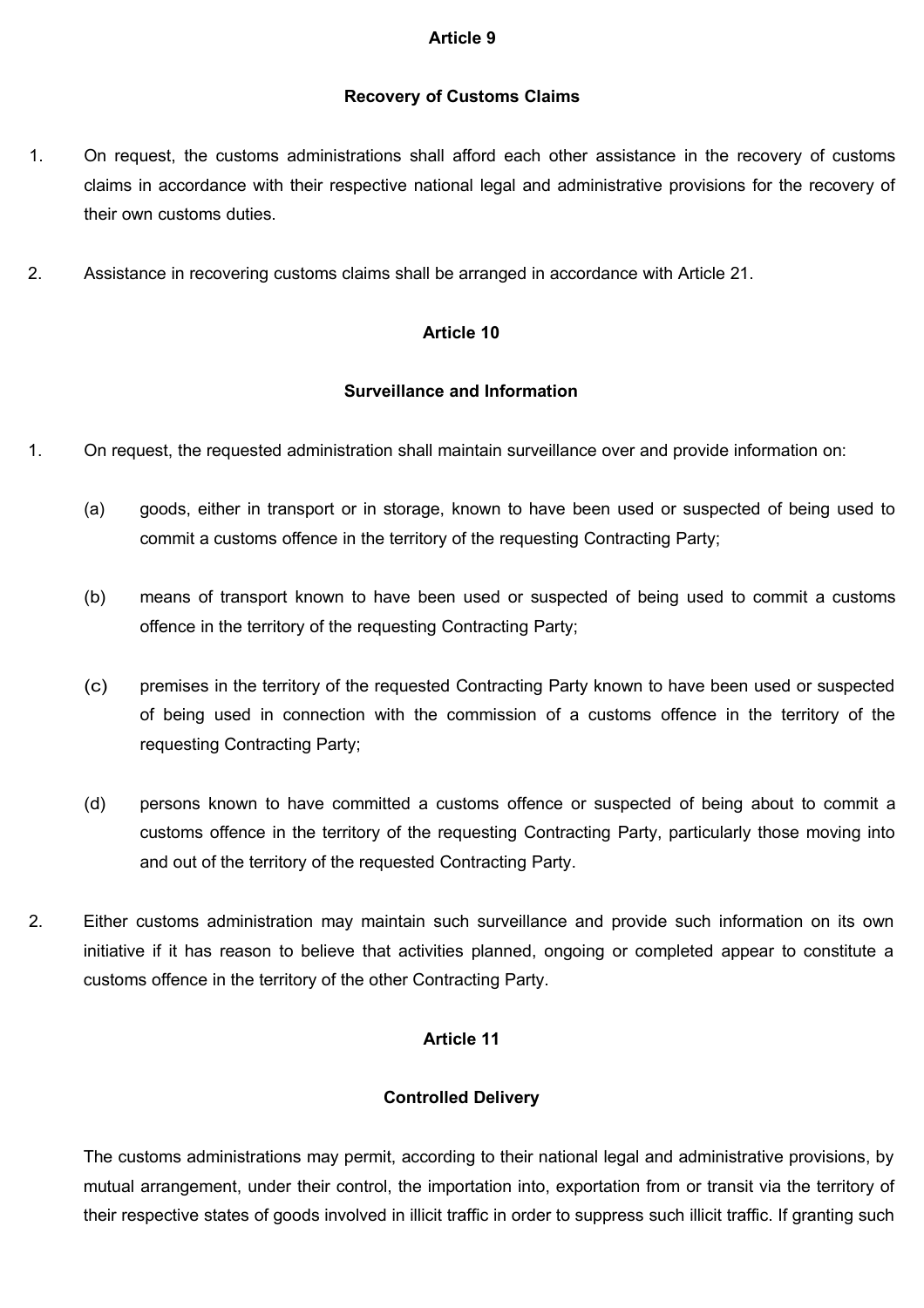permission which is not within the competences of the customs administration, that administration shall endeavour to initiate co-operation with the national authorities that have such competences or it shall transfer the case to those authorities.

### **Article 12**

#### **Experts and Witnesses**

On request, the requested administration may authorise officials to appear before a court or tribunal in the territory of the requesting Contracting Party as experts or witnesses in a matter related to the application of customs laws.

# **CHAPTER V**

# **Communication of Requests Article 13**

- 1. Requests for assistance under this Agreement shall be addressed directly to the customs administrations of the other Contracting Party. Requests shall be made in writing or electronically and shall be accompanied by any information deemed useful for compliance with the request. The requested administration may require written confirmation of electronic requests. Where the circumstances so require, requests may be made verbally. Such requests shall be confirmed as soon as possible either in writing, or, if acceptable to both customs administrations, electronically.
- 2. Requests made pursuant to paragraph 1 of this Article shall include the following details:
	- (a) the name of the requesting administration;
	- (b) the matter at issue, type of assistance requested, and reasons for the request;
	- (c) a brief description of the case under review and the legal and administrative provisions that apply;
	- (d) the names and addresses of the persons to whom the request relates, if known.
- 3. Where the requesting administration requests that a certain procedure or methodology be followed, the requested administration shall comply with such a request subject to its national legal and administrative provisions.
- 4. Original information shall only be requested in cases where copies would be insufficient and shall be returned at the earliest opportunity. The rights of the requested administration or of third parties relating thereto shall remain unaffected.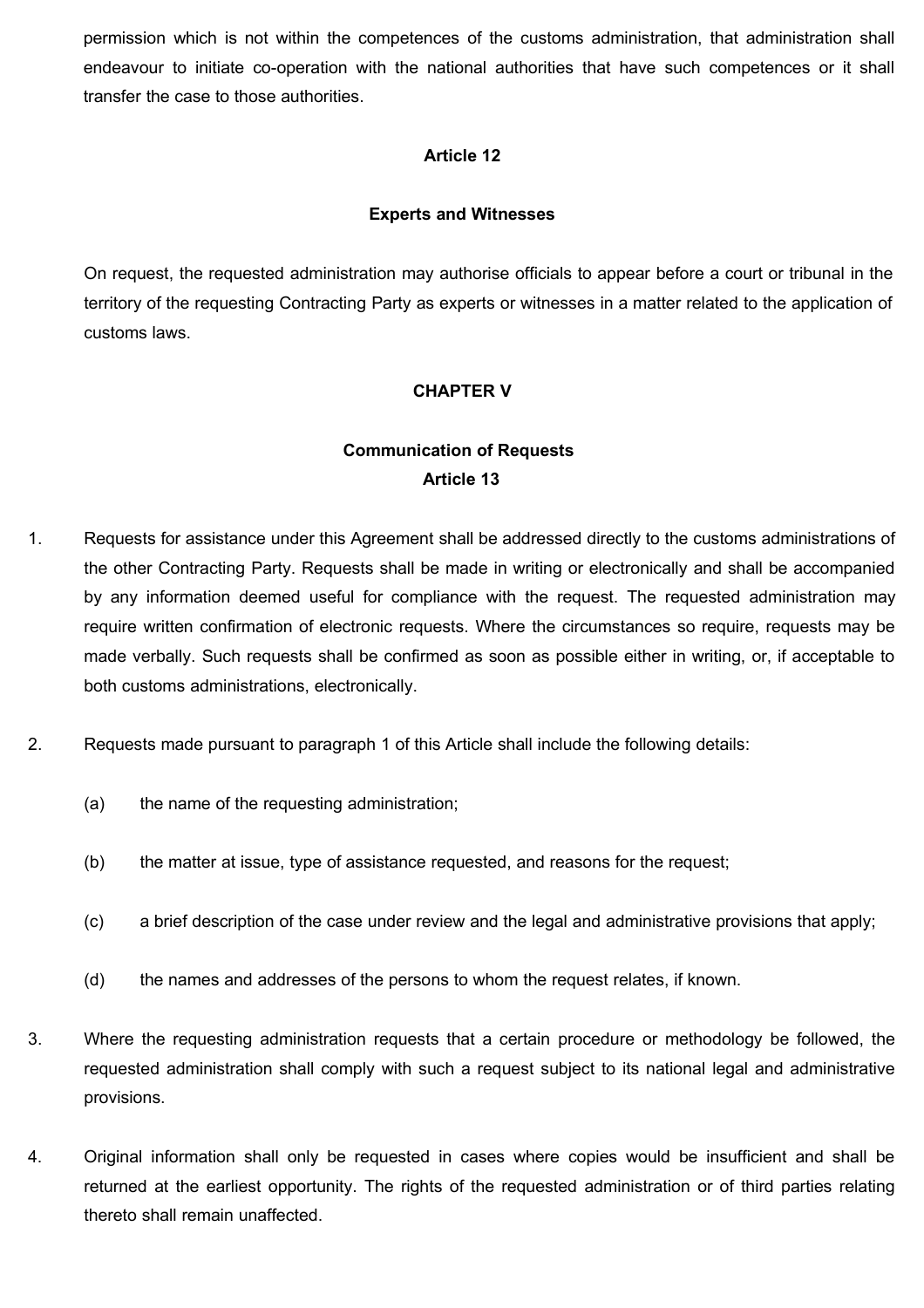## **CHAPTER VI**

## **Execution of Requests**

## **Article 14**

### **Means of Obtaining Information**

- 1. If the requested administration does not have the information requested, it shall initiate inquiries to obtain that information.
- 2. If the requested administration is not the appropriate authority to initiate inquiries to obtain the information requested, it may, in addition to indicating the appropriate authority, transmit the request to that authority.

## **Article 15**

## **Presence of Officials in the Territory of the Other Contracting Party**

On request, officials designated by the requesting administration may, with the authorisation of the requested administration and subject to conditions the latter may impose, for the purpose of investigating a customs offence:

- (a) examine, in the offices of the requested administration, documents and any other information in respect of that customs offence, and be supplied with copies thereof;
- (b) be present during an inquiry, conducted by the requested administration in the territory of the requested Contracting Party, which is relevant to the requesting administration; and these officials shall only have an advisory role.

#### **Article 16**

# **Presence of Officials of the Requesting Contracting Party at the Invitation of the Requested Administration**

Where the requested administration considers it appropriate for officials of the requesting Contracting Party to be present when measures of assistance are carried out pursuant to a request, the requested administration may invite the participation of officials of the requesting Contracting Party subject to any terms and conditions it may specify.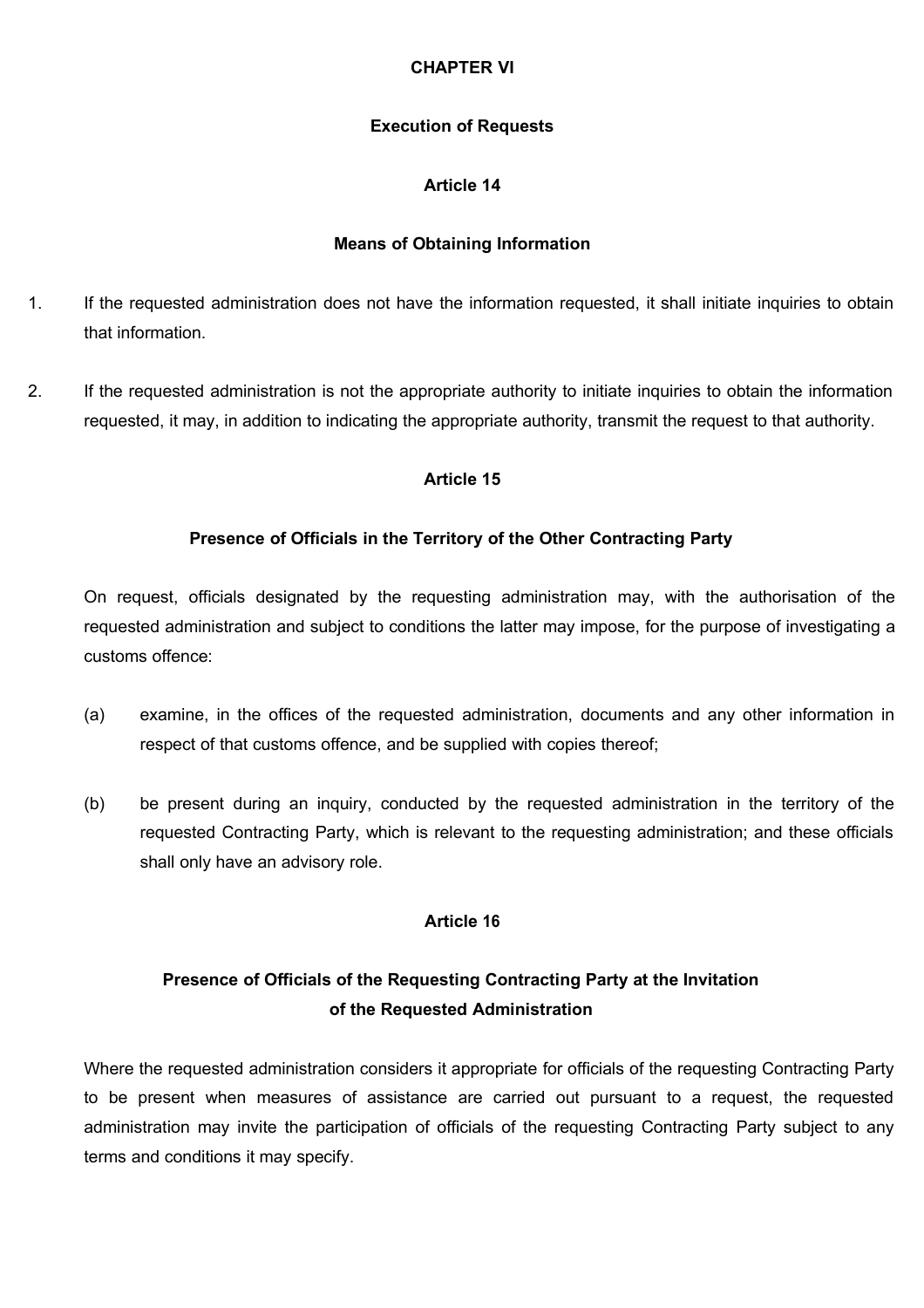#### **Article 17**

#### **Provisions for Visiting Officials**

- 1. When officials of either Contracting Party are present in the territory of the other Contracting Party under the terms of this Agreement, they must at all times be able to furnish proof of their identity and official capacity.
- 2. Officials of either Contracting Party shall, while in the territory of the other Contracting Party under the terms of this Agreement, enjoy the protection accorded to customs officers of the other Contracting Party to the extent provided by its legal and administrative provisions, and be liable for any offence they might commit.

#### **CHAPTER VII**

#### **Use, Confidentiality and Protection of Information**

#### **Article 18**

- 1. Any information received under this Agreement shall be used only by the customs administrations of the Contracting Parties and solely for the purpose of administrative assistance under the terms set out in this Agreement.
- 2. On request, the Contracting Party that supplied the information may, notwithstanding paragraph 1 of this Article, authorise its use by other authorities or for other purposes, subject to any terms and conditions it may specify. Such use shall be in accordance with the legal and administrative provisions of the Contracting Party which seeks to use the information. The use of information for other purposes includes its use, to the extent permissible by the laws of the Contracting Party, in criminal investigations, prosecutions or proceedings.
- 3. Any information received under this Agreement shall be treated as confidential and shall, at least, be subject to the same confidentiality and protection as the same kind of information is subject to under the legal and administrative provisions of the Contracting Party where it is received.
- 4. The transmission of personal data under this Agreement shall take place in accordance with the legal and administrative provisions of either Contracting Party and shall be subject to the provisions in the Annex to this Agreement, which is an integral part of this Agreement.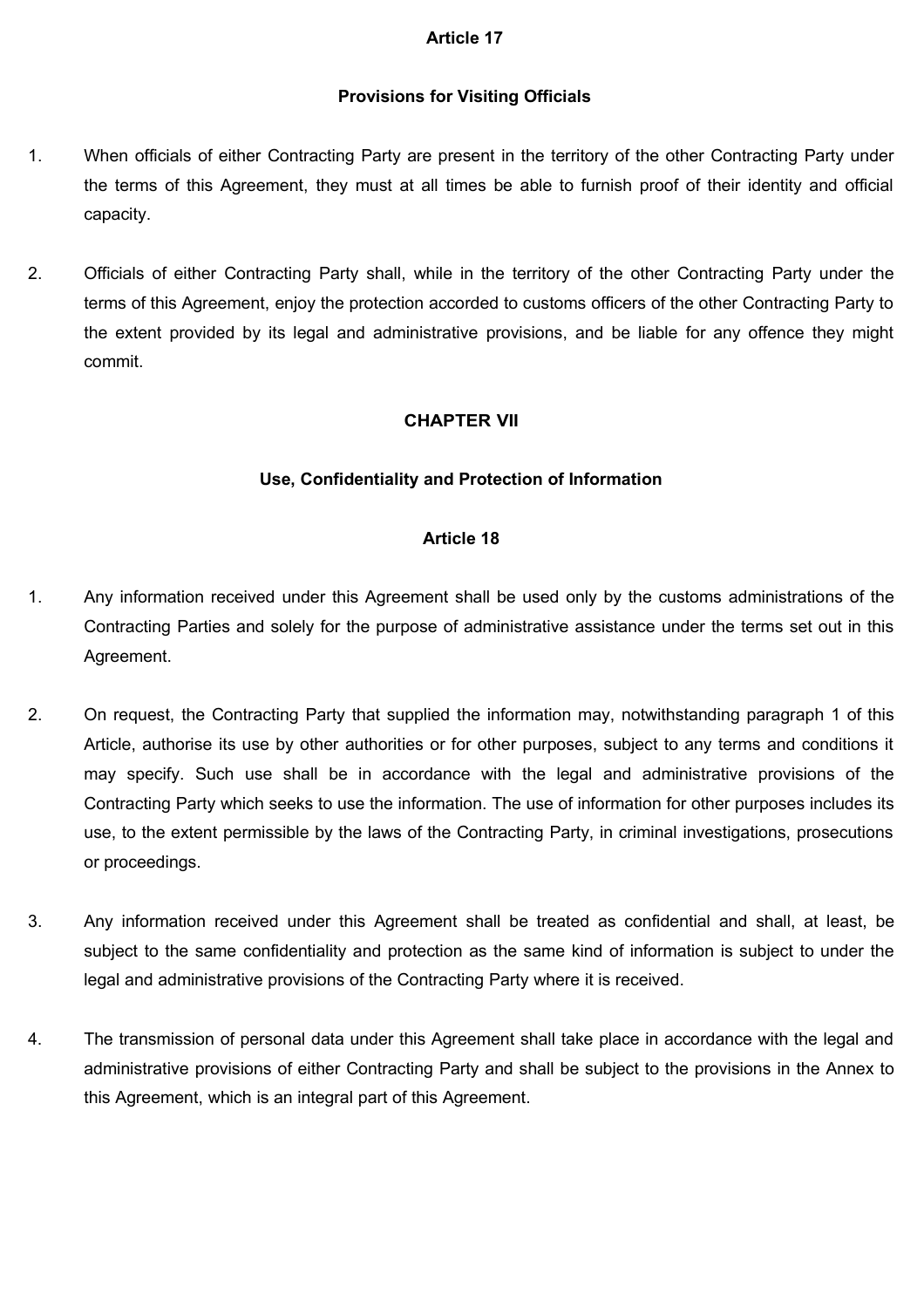#### **CHAPTER VIII**

#### **Exemptions**

#### **Article 19**

- 1. Where the assistance requested under the Agreement may infringe the sovereignty, security, public policy or any other substantive national interest of the requested Contracting Party, or prejudice any legitimate commercial or professional interest, such assistance may be declined by that Contracting Party or provided subject to any terms and conditions it may require.
- 2. Where the requesting administration would be unable to comply if a similar request were made by the requested administration, it shall draw attention to that fact in its request. Compliance with such a request shall be at the discretion of the requested administration.
- 3. Assistance may be postponed if there are grounds to believe that it will interfere with an ongoing investigation, prosecution or proceeding. In such case the requested administration shall consult with the requesting administration to determine if assistance can be provided subject to any terms and conditions the requested administration may require.
- 4. If the requested administration considers that the effort required to fulfil a request is clearly disproportionate to the perceived benefit to the requesting administration, it may decline to provide the requested assistance.
- 5. Where assistance is declined or postponed, reasons for declining or postponement shall be given.

#### **CHAPTER IX**

#### **Costs**

#### **Article 20**

- 1. Subject to paragraphs 2 and 3 of this Article, the Contracting Parties shall waive all claims for reimbursement of costs incurred in the application of this Agreement.
- 2. Expenses and allowances paid to experts and witnesses, as well as costs of translators and interpreters other than Government employees, shall be borne by the requesting Contracting Party.
- 3. If the execution of a request requires expenses of a substantial or extraordinary nature, the Contracting Parties shall consult to determine the terms and conditions under which the request will be executed as well as the manner in which the costs shall be borne.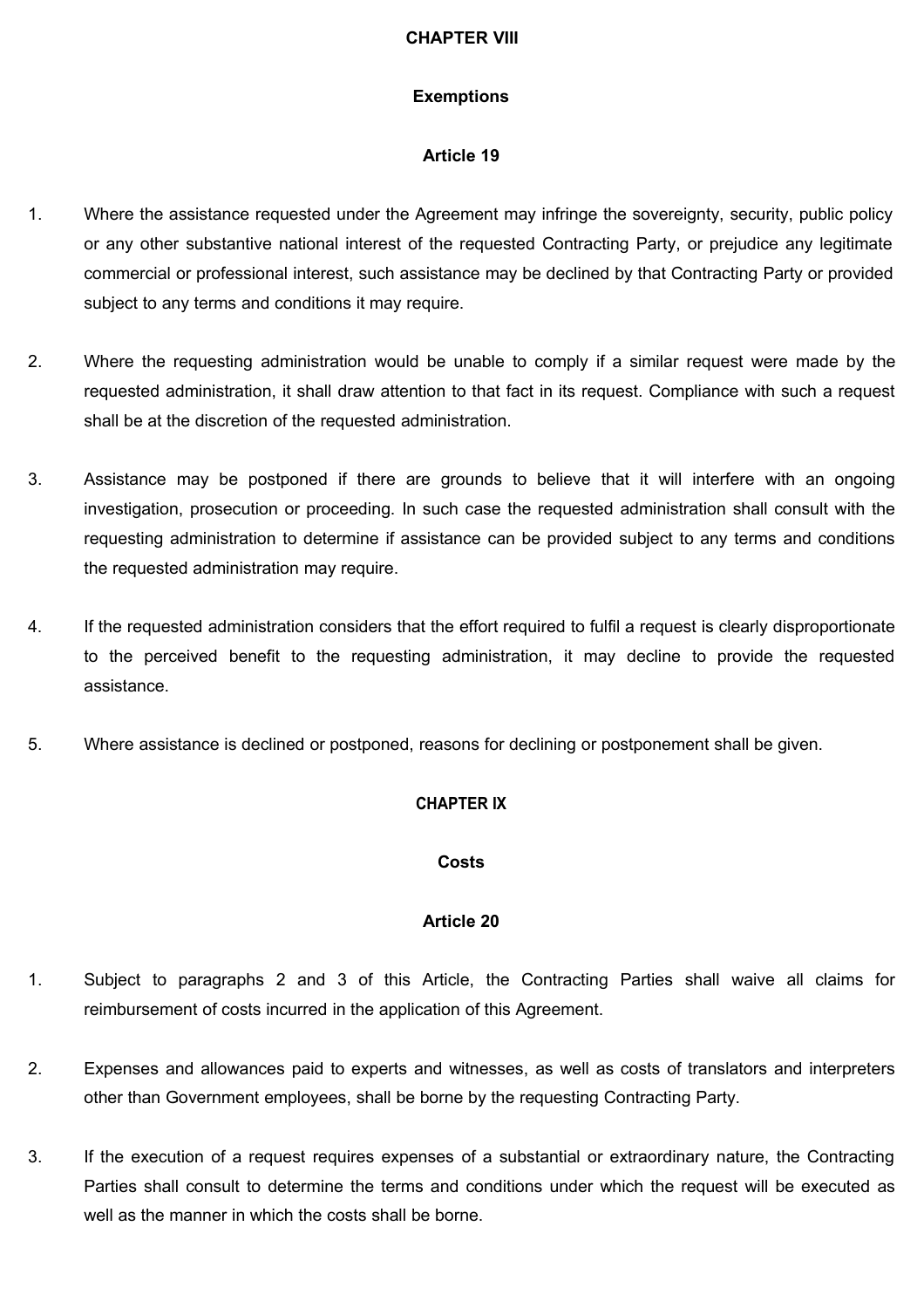## **CHAPTER X**

## **Implementation and Application of the Agreement**

### **Article 21**

The customs administrations shall jointly decide on detailed arrangements, within the framework of this Agreement, to facilitate the implementation and application of this Agreement.

## **CHAPTER XI**

#### **Territorial Application**

#### **Article 22**

- 1. As far as the Republic of Mauritius is concerned, this Agreement shall be applicable in its territory, including Rodrigues and any other islands forming part of the Mauritian territory.
- 2. As far as the Kingdom of the Netherlands is concerned, this Agreement shall be applicable in its territory in Europe. It may, however, be extended either in its entirety or with any necessary modifications to the Netherlands Antilles or to Aruba.
- 3. Such extension shall take effect from such date and be subject to such modifications and conditions, including conditions as to termination, as may be specified and agreed in notes to be exchanged through diplomatic channels.

#### **CHAPTER XII**

#### **Settlement of Disputes**

#### **Article 23**

- 1. The customs administrations shall endeavour to resolve disputes or other difficulties concerning the interpretation or application of this Agreement by mutual accord.
- 2. Unresolved disputes or difficulties shall be settled through diplomatic channels.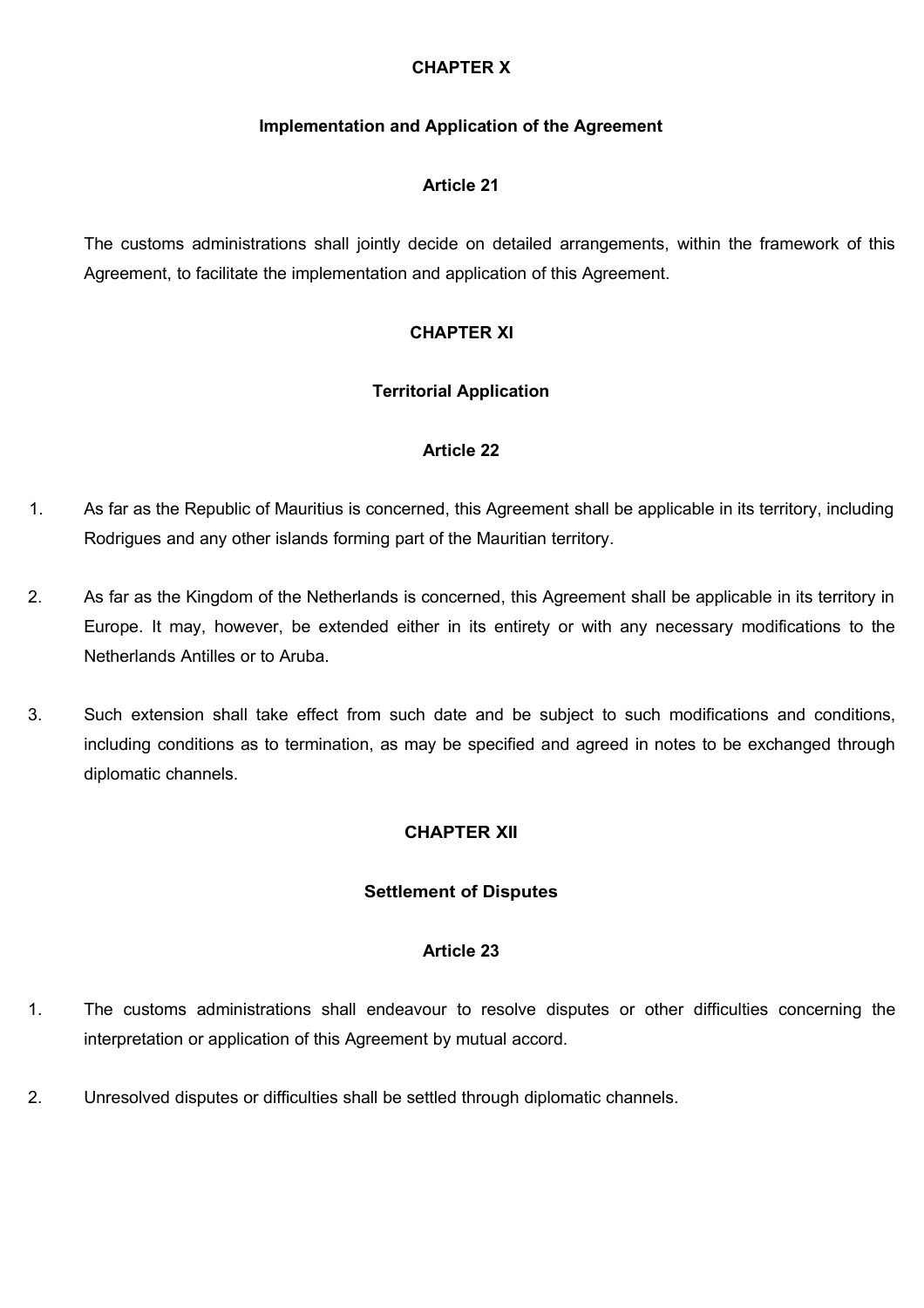## **CHAPTER XIII**

## **Final Provisions**

# **Article 24**

## **Entry into Force**

The Contracting Parties shall notify each other through diplomatic channels when their constitutional or internal requirements for the entry into force of this Agreement have been fulfilled. The Agreement shall enter into force on the first day of the second month following the date of receipt of the last notification.

# **Article 25**

# **Duration and Termination**

- 1. This Agreement is intended to be of unlimited duration but either Contracting Party may terminate it at any time by giving to the other Contracting Party written notification through diplomatic channels.
- 2. The termination shall take effect three months from the date of receipt of the notification of denunciation to the other Contracting Party. Ongoing proceedings at the time of termination shall nonetheless be completed in accordance with the provisions of this Agreement.

IN WITNESS WHEREOF the undersigned, being duly authorized thereto, have signed this Agreement.

DONE AT Port Louis on the 13th day of March 2008 in duplicate in the Netherlands and English languages, both texts being equally authentic. In case of divergence of interpretation the English text shall prevail.

MR. A. MANSOOR Financial Secretary

**For the Republic of Mauritius**

H. E. KAREL CHR. VAN KESTEREN Ambassador Extraordinary and Plenipotentiary to Mauritius

> **For the Kingdom of the Netherlands**